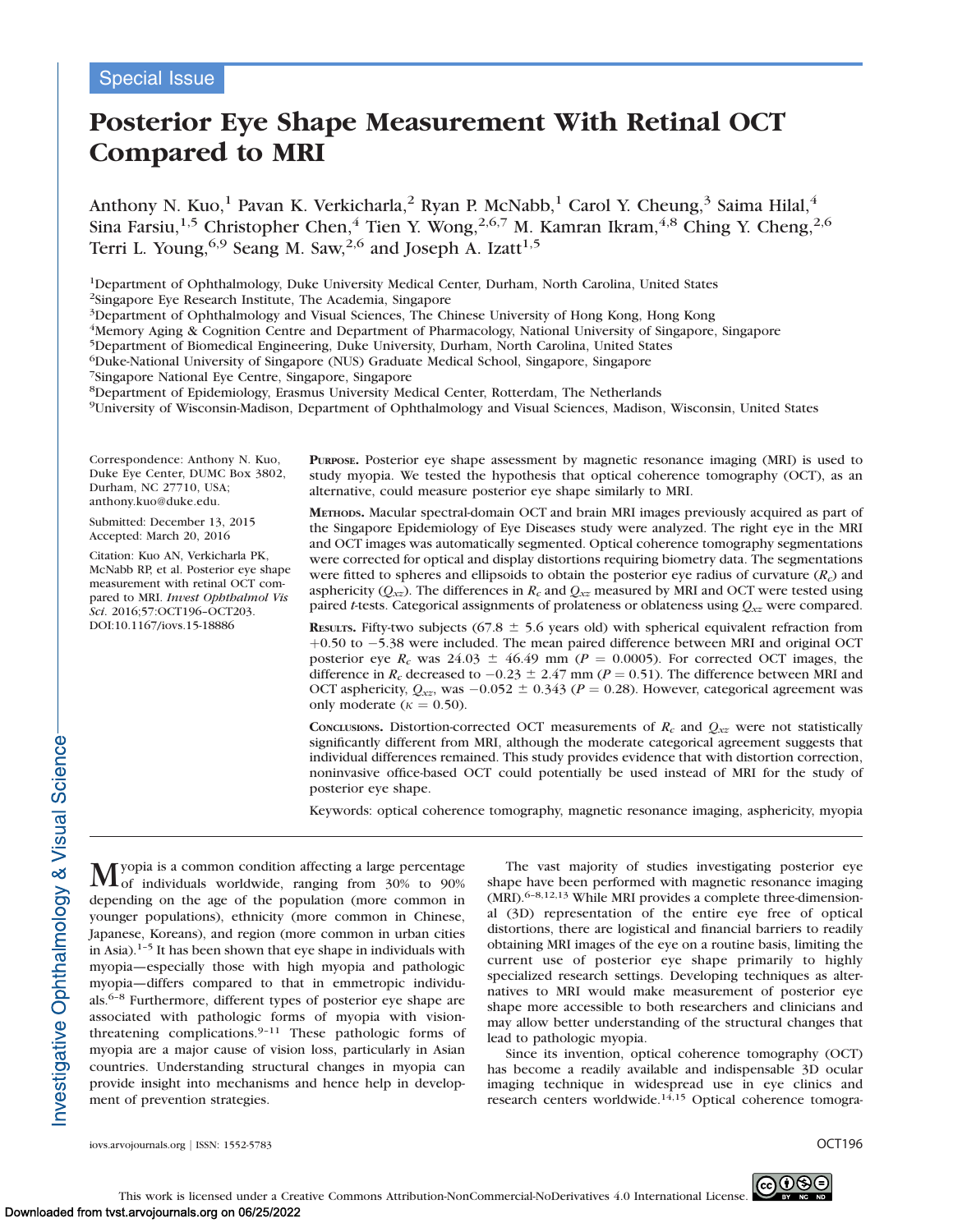

FIGURE 1. Overview of analysis of MRI images. (A) The right eyes from 1-mm isotropic axial MPRAGE slices were analyzed. (B) Magnified view of blue-bounded box in (A). The vitreous/eye wall boundary was automatically segmented (green) and a user-defined optical axis through the corneal apex, anterior lens apex, and posterior lens apex was created (red dots and light blue line). The visual axis (magenta) was defined as 3.5° temporal to the optical axis relative to the posterior lens apex. (C) The eye was rotated so that the visual axis was parallel to the  $z$  (anterior–posterior) axis. The posterior  $240^{\circ}$  of the segmented volume was then fit to the desired shape. (Segmentations from the other slices comprising the right eye volume are not shown here).

phy images of the eye, however, suffer from distortions that affect OCT's ability to accurately represent the shape of the eye.16–20 Briefly, these distortions result from refraction of OCT light through the eye and from display of nontelecentric scans on a rectangular format. When these optical and display distortions are corrected, the difference between OCT- and MRI-measured posterior eye shape expressed as spherical radius of curvature is decreased.<sup>20</sup>

The objective of this study was to test the hypothesis that distortion-corrected OCT images of the posterior eye would produce similar measurements of both spherical and aspherical posterior eye shape compared to MRI images of the same eyes. Optical coherence tomography and MRI images previously acquired as part of a national epidemiologic study were used for this study. This was a unique dataset because the OCT data were acquired using a common, commercially available OCT system. Further, instead of a highly controlled acquisition protocol specific for shape, these OCT images were acquired using regular clinical protocols and therefore are broadly applicable as a reflection of general OCT usage.

# **METHODS**

#### Subject Selection

The study dataset was drawn from subjects who had previously enrolled in the Singapore Epidemiology of Eye Diseases (SEED) study and its Epidemiology of Dementia in Singapore (EDIS) substudy. $3,21-24$  Both were multiethnic, population-based studies of 40- to 85-year-old Singaporeans. For the SEED and EDIS studies, the research followed the tenets of the Declaration of Helsinki; informed consent was obtained from the subjects after explanation of the nature and possible consequences of the study; and the research was approved by the SingHealth Institutional Review Board (IRB) and the National Healthcare Group Domain-Specific Review Board. For the current retrospective study, the research followed the tenets of the Declaration of Helsinki, and the research was additionally approved by the Duke University Medical Center IRB.

A total of 251 subjects who had undergone both ocular OCT scans and brain MRI scans in the SEED study and EDIS substudy were initially included. From this population, subjects with a spherical equivalent refraction of  $+0.50$  or more myopic were chosen to include emmetropic and myopic individuals (101 subjects from the initial population). Subjects were then excluded if there was no macular OCT scan (macular scans

were used for OCT analysis:  $-13$  subjects), if they were pseudophakic (pseudophakic refraction may not reflect the original refractive error of the eye:  $-23$  subjects), or if they lacked ocular biometric values (required for OCT distortion correction in this study:  $-13$  subjects). A final total of 52 subject datasets met all the inclusion and exclusion criteria and proceeded to analysis.

# MRI Analysis

The MRI images (3T Magnetom Trio Tim; Siemens, Munich, Germany) were previously acquired using a 32-channel head coil at the Clinical Imaging Research Centre of the National University of Singapore. The standardized protocol included high-resolution, 3D T1-weighted Magnetization Prepared Rapid Gradient Recalled Echo (MPRAGE) sequences with  $1.0- \times 1.0- \times$ 1.0-mm<sup>3</sup> voxels, repetition time (TR) = 7.2 ms, time to echo (TE) = 3.3 ms, inversion time (TI) = 900 ms, flip angle =  $9^{\circ}$ , and matrix =  $256 \times 256 \times 180$  mm<sup>3</sup>.

For MRI analysis, axial slices were created from the 1-mm isotropic MPRAGE volumes to match the orientation of the axial OCT scans. The slices were exported as bitmap image stacks for analysis. Using active contours<sup>25</sup> implemented in MATLAB (MathWorks; Natick, MA, USA), the interface between the dark vitreous and bright eye wall was automatically segmented in each slice containing the right eye; the search region was initially limited by manual designation of two opposite corners of a box encompassing the eye (similar to Fig. 1B) and an arbitrary point within the vitreous. In the axial slice containing both the lens and optic nerve, an optical axis was defined by manual designation and linear fitting of three points: apex of the anterior cornea, apex of the anterior lens, and apex of the posterior lens. Relative to this optical axis, all images were rotated by  $3.5^{\circ}$  in the axial plane so that the posterior eye shape was estimated with reference to the visual axis that passed through the fovea  $(z$ -axis).<sup>26</sup> This estimate of ''visual axis'' was required because there was insufficient resolution in the MRI scans to visualize the fovea directly; the difference between the visual and optical axis in an older population similar to ours was approximately  $3.5^{\circ}.^{27}$  The anterior  $120^{\circ}$  containing the cornea and lens was then removed.<sup>28</sup> Hence the posterior 240° of the eye with visual axis coincident with the z-axis was the final form used for shape analysis (Fig. 1). (In this work, the axis designations are x-axis: left–right lateral axis, y-axis: cranial–caudal axis, and zaxis: anterior–posterior axis. Using this axis designation, the axial plane is the  $xz$  plane, the coronal plane is the  $xy$  plane, and the sagittal plane is the  $yz$  plane).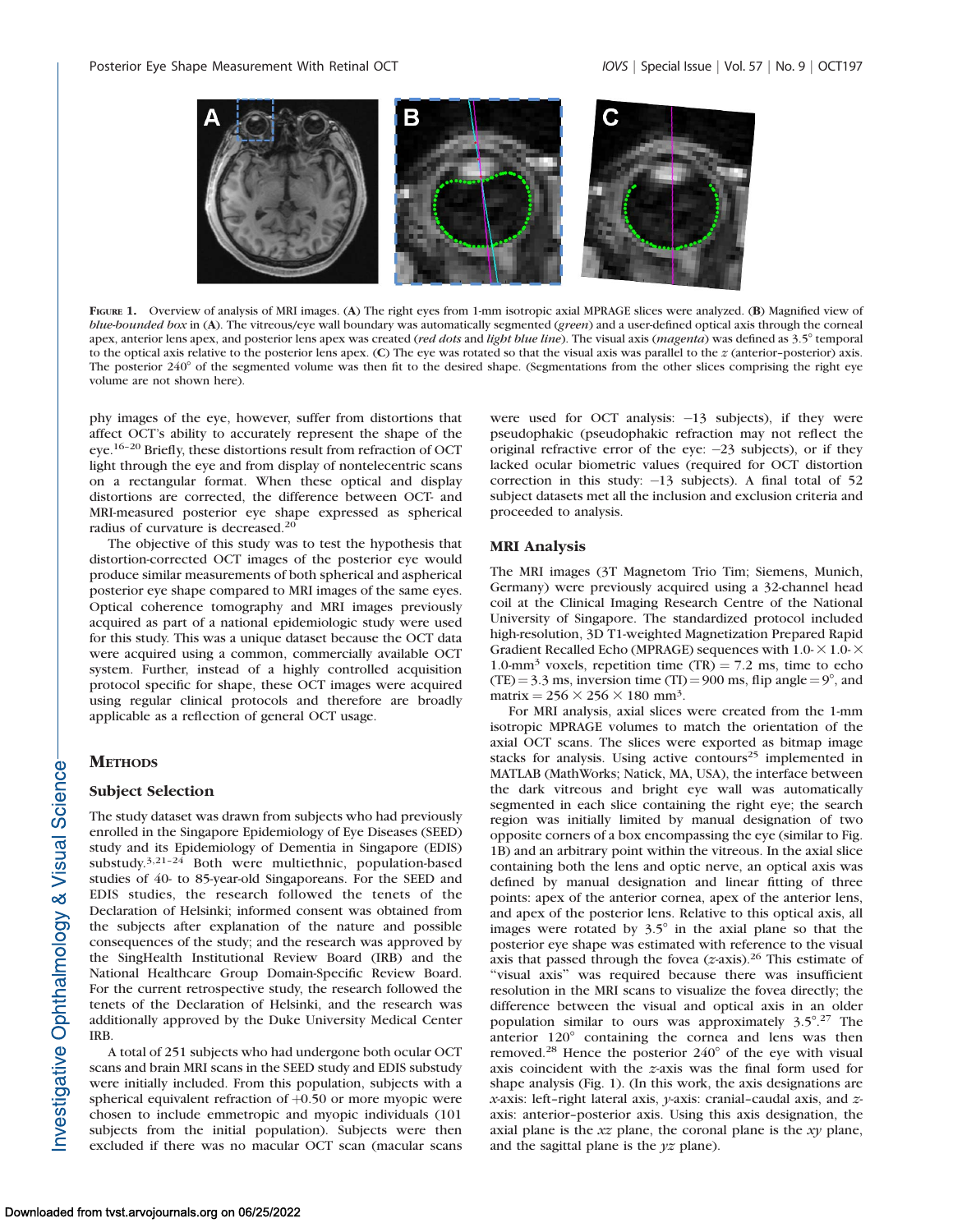Nominally 6- $\times$  6-mm macular OCT (Cirrus; Zeiss, Jena, Germany) scan volumes of the dilated right eye composed of 1024 depth pixels  $\times$  512 A-scans  $\times$  128 B-scans were used for OCT analysis. We imported the OCT volumes into a custom, automated layer segmentation software—the Duke OCT Retinal Analysis Program (DOCTRAP). The core automated segmentation algorithm of DOCTRAP is based on the graph theory and dynamic programming framework.29 Using DOC-TRAP, the retinal pigment epithelium (RPE) was automatically segmented within each axial B-scan. Optical and display distortions were then removed using a numeric distortion correction algorithm based on an optical model of the OCT scanner and patient eye implemented in OpticStudio Standard (Zemax, LLC, Kirkland, WA, USA).<sup>20</sup>

Regarding the OCT scanner in the model, an important step was calibrating the scan dimensions of the specific OCT system used to acquire the retinal OCT data. Achromatic focusing lenses (Thorlabs, Inc.; Newton, NJ, USA) were mounted in front of the Cirrus used in the SEED study to focus the retinal scan beam to a micrometer target (Newport Corp., Irvine, CA, USA). A 1024- $\times$  512- $\times$  128-pixel volume was taken to replicate the retinal scans. Using the imaged micrometer target, the scan dimensions were determined and used to optimize the software model of the OCT scanner. This calibration was performed once to represent the base state of the OCT system.

Regarding the patient eye, a schematic model eye was used as a basis, $30$  and for each subject, the model eye was customized by incorporating the subject's corneal curvature, anterior chamber depth (ACD), and axial length (AL) as measured in the SEED study (Zeiss IOLMaster). The model OCT scanner and eye were then combined, and both were optimized together to minimize the spot size across the retina. From this model, the modeled scan beam positions were used to distortion correct the OCT scan. For optical path length to physical distance conversions in the posterior eye OCT image, a presumed uniform refractive index of  $1.34$  was used.<sup>31</sup> The distortion-corrected right eye RPE segmentation volumes were the final form used for shape analysis.

## Shape Analysis

Two forms of shape analysis were performed on the eye images: spherical and aspherical. For spherical analysis, we fit the eye segmentations—both MRI and OCT—to the algebraic equation for a sphere using the least squares method.<sup>32</sup> The specific form was the spherical form of the general quadric surface equation:  $A(x^2 + y^2 + z^2) + 2Gx + 2Hx + 2Iz = 1$ . The radius of curvature of the fitted sphere  $(R_c)$  was used as the spherical shape descriptor.

For aspherical analysis, we fit the eye segmentations to the algebraic equation for an ellipsoid constrained to have its axes aligned to the Cartesian axes using the least squares method.<sup>32</sup> The specific form was  $Ax^2 + By^2 + Cz^2 + 2Gx + 2Hx + 2Iz = 1$ . However, for the OCT segmentations, there was insufficient information in just the limited, approximately  $6- \times 6$ -mm scanned surface to successfully fit an ellipsoid with this equation; instead, the fitting resulted in hyperboloids. To fit to an ellipsoid, additional information was added to further constrain the fitting. Specifically, biometry data available from the distortion correction step was used to create a pilot estimate of the axial radius of curvature:  $R_{xx, pilot} = (AL - ACD)/$ 2. The OCT surface was then reflected across the  $xy$  plane. This resulted in a mirrored copy of the OCT surface whose center was  $2 * R_{xz, pilot}$  away from the center of the original OCT surface. This mirroring was done only to enable ellipsoid fitting, which has mirrored symmetry, and was not meant to

reflect mirrored biological morphology. With these pilot estimates and constraints, the OCT segmentations could then be fit to an ellipsoid (Fig. 2). For both imaging modalities, the axial asphericity  $Q_{xz}$  was defined as  $R_x^2/R_z^2 - 1$  where  $R_x$  and  $R<sub>z</sub>$  were the radii in the designated axes for the fitted ellipsoid. Categorical descriptors were assigned using  $Q_{xz} > 0$  as oblate and  $Q_{xz}$  < 0 as prolate. Aspheric descriptors were limited to the xz plane because the segmentations for both OCT and MRI were performed in that plane. While OCT B-scans in the fast axis (xz in this case) are relatively motionless, the orthogonal slow scan axis ( $yz$  in this case) would be subject to significant motion artifacts, which could affect shape measurements; OCT scans taken with the fast axis in the  $yz$  direction were not available in this dataset.

#### Statistical Analysis

All statistical analyses were performed in JMP Pro 12.0.1 (SAS Institute, Cary, NC, USA). For numerical comparisons, paired ttests were performed to compare MRI and OCT measurements of  $R_c$  and  $Q_{xx}$ . Paired differences between MRI and OCT measurements for the study population were considered statistically significantly different for  $P \le 0.05$ . To have 80% power to detect a difference of at least 500 µm between MRI and OCT measures of  $R_c$  with  $\alpha = 0.05$ , a minimum of 48 eyes needed to be analyzed. This difference was appropriate given that the pixel spacing in the MRI images was 1 mm. Additionally, Bland-Altman plots were generated to provide a visual representation of the distribution and the limits of agreement ( $\pm$ 1.96  $*$  standard deviation of paired differences).<sup>33</sup>

For categorical comparisons of asphericity (prolate and oblate), overall agreement was calculated as number of matching comparisons divided by the total subjects. Additionally, McNemar's test was performed, and kappa  $(k)$  was used to estimate agreement between MRI and OCT categorical designations of asphericity. Sensitivity and specificity were also calculated for the prolate state using MRI as the gold standard.

## **RESULTS**

The final population consisted of 52 right eyes of 52 subjects (mean  $\pm$  SD age: 67.8  $\pm$  5.6 years; 16 males, 36 females). The spherical equivalent refraction ranged from  $+0.50$  to  $-5.38$ diopters (D) (mean -0.81 D).

# Spherical Shape Analysis

The mean paired difference between MRI and original, non– distortion-corrected OCT measures of  $R_c$  was 24.03  $\pm$  46.49 mm ( $P = 0.0005$ ) with limits of agreement of  $-67.08$  and 115.15 mm. After distortion correction of OCT images, the mean paired difference between MRI and OCT measures of  $R_c$ was  $-0.23 \pm 2.47$  mm ( $P = 0.51$ ) with limits of agreement of -5.06 and 4.61 mm. The distribution of differences in Bland-Altman form is shown in Figure 3, left and center.

## Aspherical Shape Analysis

For aspherical analysis, only distortion-corrected OCT images were used because the lower-order spherical fitting  $(R<sub>c</sub>)$ already showed a substantial difference compared to MRI. The mean paired difference between MRI and distortioncorrected OCT measures of  $Q_{xz}$  was  $-0.052 \pm 0.343$  ( $P = 0.28$ ) with limits of agreement of  $-0.7234$  and 0.6204. The distribution of differences in Bland-Altman form is shown in Figure 3, right.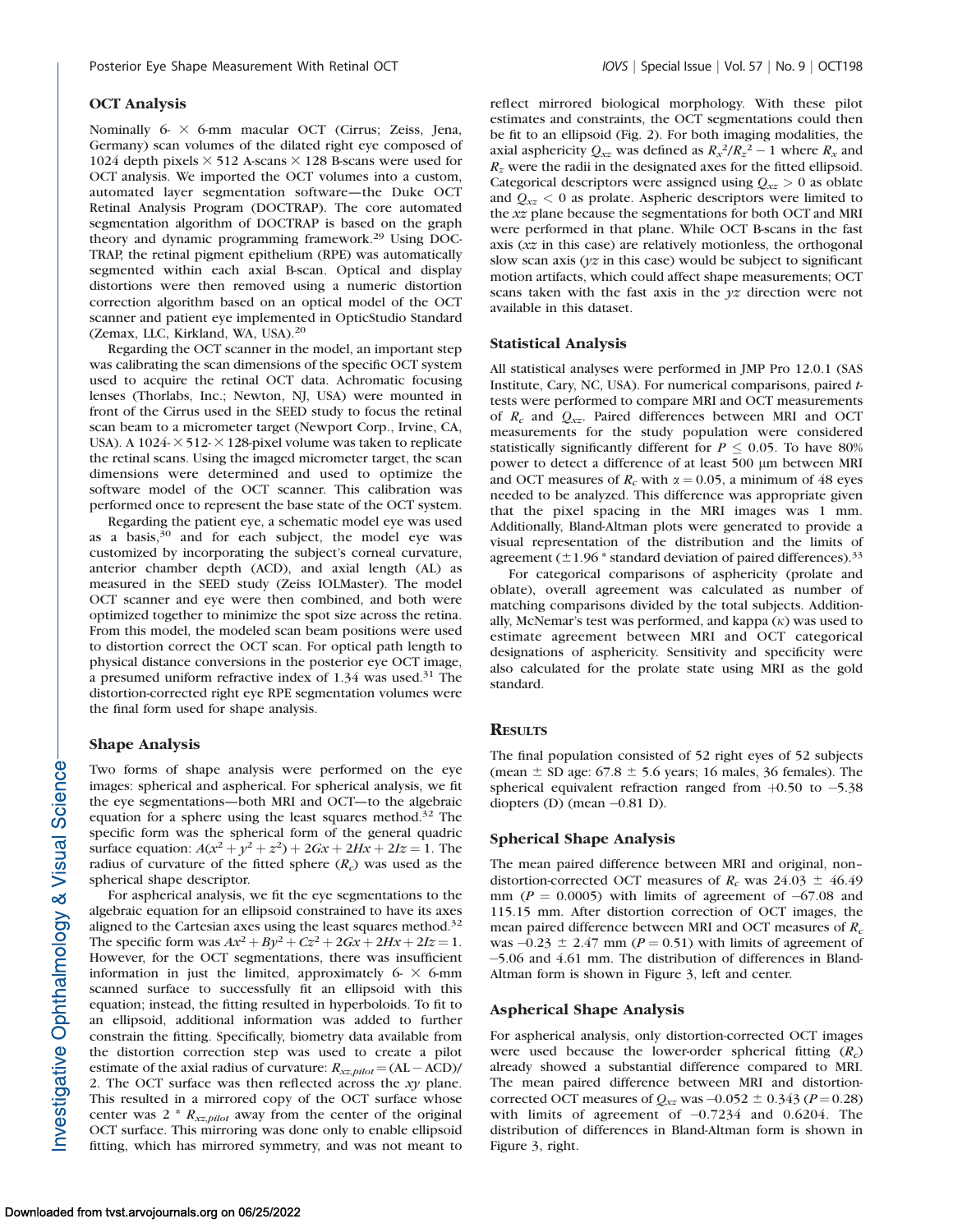

FIGURE 2. Overview of analysis of OCT images. (A) Standard view of one representative B-scan from OCT volume of a right eye with the axial dimension stretched per convention. (B) Retinal layers were automatically segmented. Only the retinal pigment epithelial layer (bottom yellow layer) was used for shape analysis. (C) Original (left) and distortion-corrected (right) retinal surfaces from the volume displayed using isotropic axes. Note the relative flatness of the retina in the original data and the restoration of ocular curvature in the distortion-corrected data. For spherical fitting, these surface data were all that was required. (D) Given the limited area covered by the OCT scan, additional pilot estimates were required for successful ellipsoid fitting. Briefly, the corrected retinal surface from (C), represented as the bottom red surface in (D), was mirrored across the xy plane and placed [axial length minus anterior chamber depth] away from the original surface. The mirrored surface (represented as the top red surface in [D]) and the estimate of the z radius (represented by half the distance between the two surfaces) allowed for ellipsoid fitting of the OCT data.

Categorically, OCT agreed with MRI classification of oblateness ( $Q_{xz} > 1$ ) and prolateness ( $Q_{xz} < 1$ ) in 47 of 52 eyes for an overall agreement of 90.4%. Within the 49 eyes classified as oblate by MRI, OCT also categorized 44 of those

eyes as oblate and misclassified 5 eyes as prolate. Out of 3 eyes that MRI categorized as prolate, OCT also categorized all 3 of those eyes as prolate. Assuming MRI to be the gold standard and ''prolate'' to be the nonnormal state, the



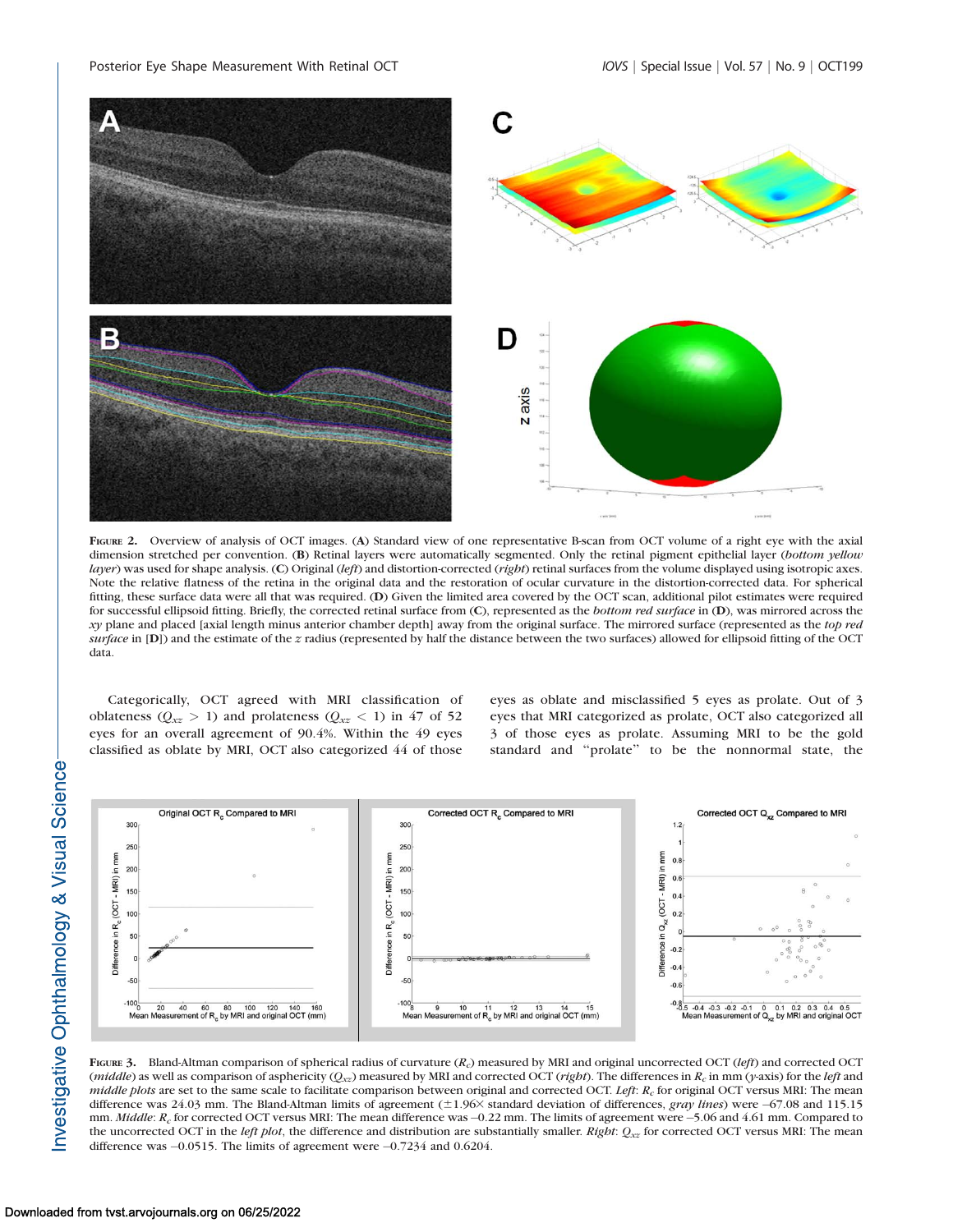

FIGURE 4. Relationship between asphericity  $(Q_{xz})$  and spherical equivalent refractive error as measured by MRI (left) and OCT (center). The red lines are linear regressions with  $R^2$  of 0.25, 0.07, and 0.0009 from *left to right*. Rather than an exact fitting of the data, the linear regressions show the general trend of less oblateness as myopia increases in both MRI and OCT measures of  $Q_{xx}$ . The right figure shows the paired differences between OCT measures of  $Q_{xz}$  by MRI and OCT as a function of refractive error. Refractive error did not appear to affect the differences between MRI and OCT (slope  $=$   $-0.06$ ).

resultant sensitivity of OCT for prolateness is 100%, and the specificity of OCT for prolateness is 89.8%. Overall,  $\kappa = 0.50$ with 95% bounds of 0.14 to 0.86.

The distributions of  $Q_{xz,MRI}$ ,  $Q_{xz,OCT}$ , and their paired difference,  $\Delta (Q_{xx,OCT} - Q_{xx,MRI})$ , as a function of the spherical equivalent refractive error are shown in Figure 4. For MRI,  $Q_{xz}$ showed a trend of becoming more prolate as myopia increased. There was a similar trend for OCT. There was no apparent relationship between  $\Delta(Q_{xx,OCT}-Q_{xx,MRI})$  and refractive error.

# **DISCUSSION**

Posterior eye shape assessment has been used in the study of myopic refractive error and has been associated with pathologic forms of myopia. The predominant imaging modality used to measure posterior eye shape has been MRI. In contrast to MRI, OCT is far more accessible in eye care settings worldwide, is less invasive, and is less costly than MRI. With correction of optical and display distortions inherent to OCT, we showed that there was no statistically significant difference between MRI- and OCT-measured posterior eye shape as described by spherical radius of curvature. When using higher-order descriptors of posterior eye shape (asphericity, Q), there was similarly no statistically significant difference between the MRI and OCT measures for this population. In prior work,<sup>28</sup>  $Q_{xz}$  values by MRI in an emmetropic and myopic population ranged from  $-0.06$  to 0.55, which is consistent with the MRI  $Q_{xz}$  values measured in this study. In that same work and others,<sup>8</sup> a trend of decreasing oblateness with increasing myopic refractive error was shown, which was also seen in this study for both MRI and OCT measures of  $Q_{xx}$ .

Although there was no statistically significant difference between MRI and OCT measures of asphericity for this population, closer examination of the data revealed important differences if viewed at the individual rather than population level. Even with OCT distortion correction and considering the expected range of  $Q_{xx}$  values reported by others, the scale of the standard deviation of the paired differences between MRI and OCT for  $Q_{xz}$  is half that range. For eyes classified as oblate by MRI, OCT misclassified 10% of those as prolate. Overall, the classification agreement between MRI and OCT was also merely moderate. Given that there were only three prolate eyes (by MRI) in this study population, OCT performance could potentially differ, be better or worse, with more prolate eyes. The number of prolate eyes seen in this study is consistent with that of prior work, however.<sup>8,28</sup>

There are important limitations to the use of OCT for measuring posterior eye shape. First, these OCT scans were acquired using standard commercial systems and protocols. Were a different OCT system used, potentially even of the same type, specific calibration measurements and models of the system would likely need to be created on a per system basis. There are also useful parameters that cannot currently be obtained from the commercial system. Altering the distance between the eye and OCT system can affect the OCT displayed eye curvature. Ophthalmic photographers often use this knowledge to flatten the retinal OCT image. Knowing the OCT system to eye distance would remove this source of error in the distortion correction algorithms. Also, OCT scans are sequential in time, and patient motion in the scan introduces higher-frequency artifacts into the scans. Spherical and aspherical fittings serve effectively as low-pass filters to mitigate some of the motion artifacts for our analyses; faster OCT image acquisition rates or a dedicated motion correction solution at the time of capture would minimize captured motion artifacts in the actual imaged surface.<sup>34</sup> However, our current use of these global, lower-order shape descriptors (sphere, ellipsoid) does not describe localized deformations. Currently available descriptive classification systems for localized deformations<sup>9</sup> still play a valuable role until numeric methods for identifying localized deformations are developed. Finally, the OCT scans used in this population covered only a 6-  $\times$  6-mm area of the back of the eye. This is a small percentage of the surface area of the posterior eye (only 4.3% of the approximately 831 mm<sup>2</sup> for the posterior half of a sphere with radius 11.5 mm). Generating  $Q_{xz}$  for OCT in this study required additional biometric data from non-OCT devices and pilot constraints to ensure an ellipsoid fitting; these constraints likely affected the numeric accuracy of the  $Q_{xx}$  measurement because of the constraint this imposes on  $R_{xz}$ . Direct surface comparison was also not possible as unique registration points were not shared between MRI and OCT (foveal pit present in OCT but not seen in MRI; optic nerve present in MRI but not seen in these macular OCT volumes). Future advances in OCT systems with longer and wider scan ranges such as full eye biometers and wide-field systems will help overcome these current limitations in scan range.35–40 Minor adjustments would need to be considered in wide-field OCT scans for features such as optic nerve head. Automated methods $41,42$  can be used to detect and exclude this known, localized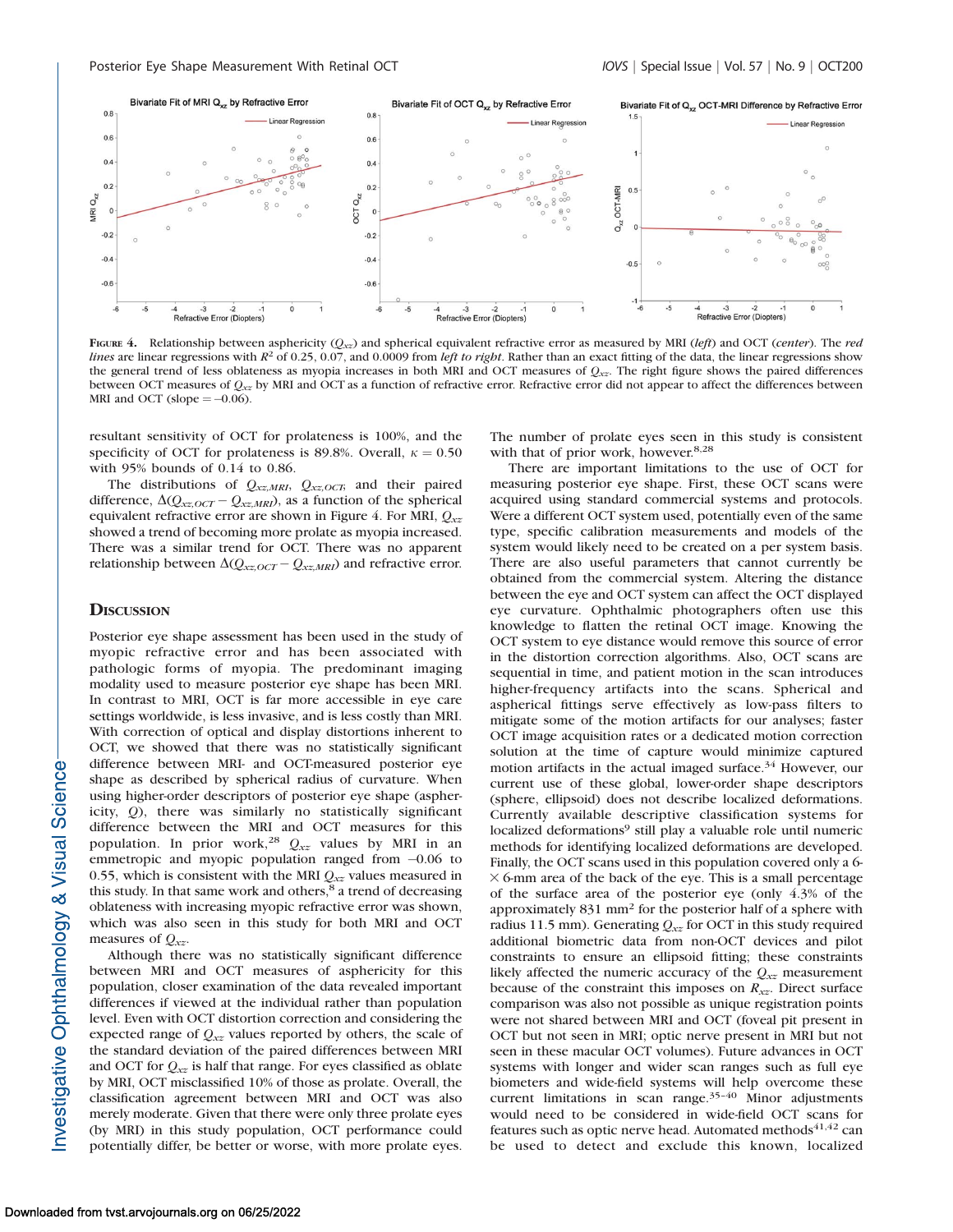deformation prior to global shape fitting of the posterior eye. Overall, though, because the algorithms and analyses used in this study should be conceptually generalizable to any OCT system, they can be adapted to take advantage of future improvements in OCT hardware.

It is important to note that although MRI has been used in multiple studies as the standard for measuring eye shape, $6-8,12,13,26,28$  MRI can itself be subject to inaccuracies besides uncertainties from resolution limits. Geometric distortions in MRI images result from magnetic gradient field nonlinearities and magnetic field inhomogeneities. $43,44$  Gradient field nonlinearities create increasing distortions away from the gradient isocenter of the MRI coils; the effect on the image is akin to radial distortions (e.g. pincushion) encountered in optical imaging. Simultaneous excitation of the whole field of view using 3D MRI reduces the presence of some types of nonlinear gradient aberrations that are secondary to 2D slicebased imaging. To compensate for the continued presence of barrel aberration in 3D MRI, calibration and mathematical/ software techniques are used in the acquisition process. Effects of gradient nonlinearity can also be reduced by placing the region of interest close to the 3D isocenter of the gradient coils. In regard to magnetic field inhomogeneities, inhomogeneities create geometric distortions as well as artifactual intensity variations in the image. Inhomogeneities originate from the scanner and interactions of the magnetic field with the imaged object. Inhomogeneities are particularly prominent at interfaces with large differences in magnetic susceptibility like air to tissue or paramagnetic substances such as iron in tissue. General scanner inhomogeneities are addressed using shimming, resistive coils that generate compensatory fields to counter magnetic field inhomogeneities that are automatically performed in modern scanners. While there are additional advanced techniques to address magnetic field inhomogeneities outside the scope of this current work, the general idea is that areas with large differences in magnetic susceptibility, such as the anterior eye, are prone to inaccuracies. With respect to the current work, the location of the eye near the zaxis center of the 3D MRI volume and analysis of only the posterior eye surrounded by tissue are advantageous. In the xz plane, the posterior eye is peripheral to the center of the slice, and uncompensated gradient nonlinearities could affect the accuracy of the spatial measurements of our standard. In the stereotactic surgery community, computed tomography (CT) is generally regarded as the more spatially accurate modality.<sup>45</sup> Studies comparing eye shape with MRI and CT remain to be done.

Other methods besides MRI and OCT to measure posterior eye shape have been described. These include ultrasound, peripheral refraction, and partial coherence interferometry (PCI).26,46–49 Despite its long history in eye care, there are few studies using ultrasound for measuring posterior eye shape (excepting 1-dimensional length measurements) and no comparisons of this type of measurement to other imaging modalities like MRI. The peripheral refraction method and PCI require dedicated hardware customizations; they also have limited sampling as measurements have to be specifically made at defined points to recreate the posterior eye surface. Aside from those caveats, those methods are acceptable ways to determine posterior eye shape. Comparatively, the OCT data used in this study were from an unmodified commercial system, and the data representing the surface were acquired in a single, seconds-long scan. Further, in addition to prospective acquisitions, OCT datasets acquired in the past under standard clinical conditions, as used in this study, can be analyzed to recover shape measures with the earlier considerations.

In conclusion, we have demonstrated that with careful calibration of the OCT scanner enabling correction of optical and display artifacts, OCT measures of posterior eye shape by spherical and aspherical descriptors are fairly accurate when compared with MRI measures of the same eyes across a population. On an individual level, however, there is not perfect agreement between these modalities for aspherical classification. This is one of the first comparisons of OCT to other medical imaging modalities and may allow posterior eye shape determinations to be more readily available for both researchers and clinicians. This use of OCT imaging to study posterior eye shape can potentially lead to better assessment and understanding of myopia.

### Acknowledgments

The authors thank Stephanie J. Chiu, PhD (Duke Reading Center), for her assistance with the automatic retinal segmentation software; Jason Chia (Singapore Eye Research Institute) for his assistance in organizing the OCT and biometry data; Sandra S. Stinnett (Duke University) for her assistance with statistical analysis; and Yueh Z. Lee (University of North Carolina-Chapel Hill), G. Allan Johnson (Duke University), and Kevin Chan (University of Pittsburgh) for their helpful discussions on MRI physics.

Presented in part at the Asia-ARVO meeting, Yokohama, Japan, February 16–19, 2015.

Supported in part by Grants R01-EY024312 (ANK) and R01- EY014685 (TLY) from the National Institutes of Health (Bethesda, MD, USA) and Research to Prevent Blindness, Inc. (New York, NY, USA). The authors alone are responsible for the content and writing of the paper.

Disclosure: A.N. Kuo, None; P.K. Verkicharla, None; R.P. McNabb, None; C.Y. Cheung, None; S. Hilal, None; S. Farsiu, P; C. Chen, None; T.Y. Wong, None; M.K. Ikram, None; C.Y. Cheng, None; T.L. Young, None; S.M. Saw, None; J.A. Izatt, Zeiss (R), Leica (R), P

#### References

- 1. Vitale S, Ellwein L, Cotch MF, Ferris FL III, Sperduto R. Prevalence of refractive error in the United States, 1999-2004. Arch Ophthalmol. 2008;126:1111–1119.
- 2. Jung SK, Lee JH, Kakizaki H, Jee D. Prevalence of myopia and its association with body stature and educational level in 19 year-old male conscripts in Seoul, South Korea. Invest Ophthalmol Vis Sci. 2012;53:5579–5583.
- 3. Pan CW, Zheng YF, Anuar AR, et al. Prevalence of refractive errors in a multiethnic Asian population: the Singapore epidemiology of eye disease study. Invest Ophthalmol Vis Sci. 2013;54:2590–2598.
- 4. Pan CW, Klein BE, Cotch MF, et al. Racial variations in the prevalence of refractive errors in the United States: the multiethnic study of atherosclerosis. Am J Ophthalmol. 2013;155: 1129–1138.
- 5. Pan CW, Dirani M, Cheng CY, Wong TY, Saw SM. The agespecific prevalence of myopia in Asia: a meta-analysis. Optom Vis Sci. 2015;92:258–266.
- 6. Atchison DA, Jones CE, Schmid KL, et al. Eye shape in emmetropia and myopia. Invest Ophthalmol Vis Sci. 2004;45: 3380–3386.
- 7. Beenakker JW, Shamonin DP, Webb AG, Luyten GP, Stoel BC. Automated retinal topographic maps measured with magnetic resonance imaging. Invest Ophthalmol Vis Sci. 2015;56:1033– 1039.
- 8. Gilmartin B, Nagra M, Logan NS. Shape of the posterior vitreous chamber in human emmetropia and myopia. Invest Ophthalmol Vis Sci. 2013;54:7240–7251.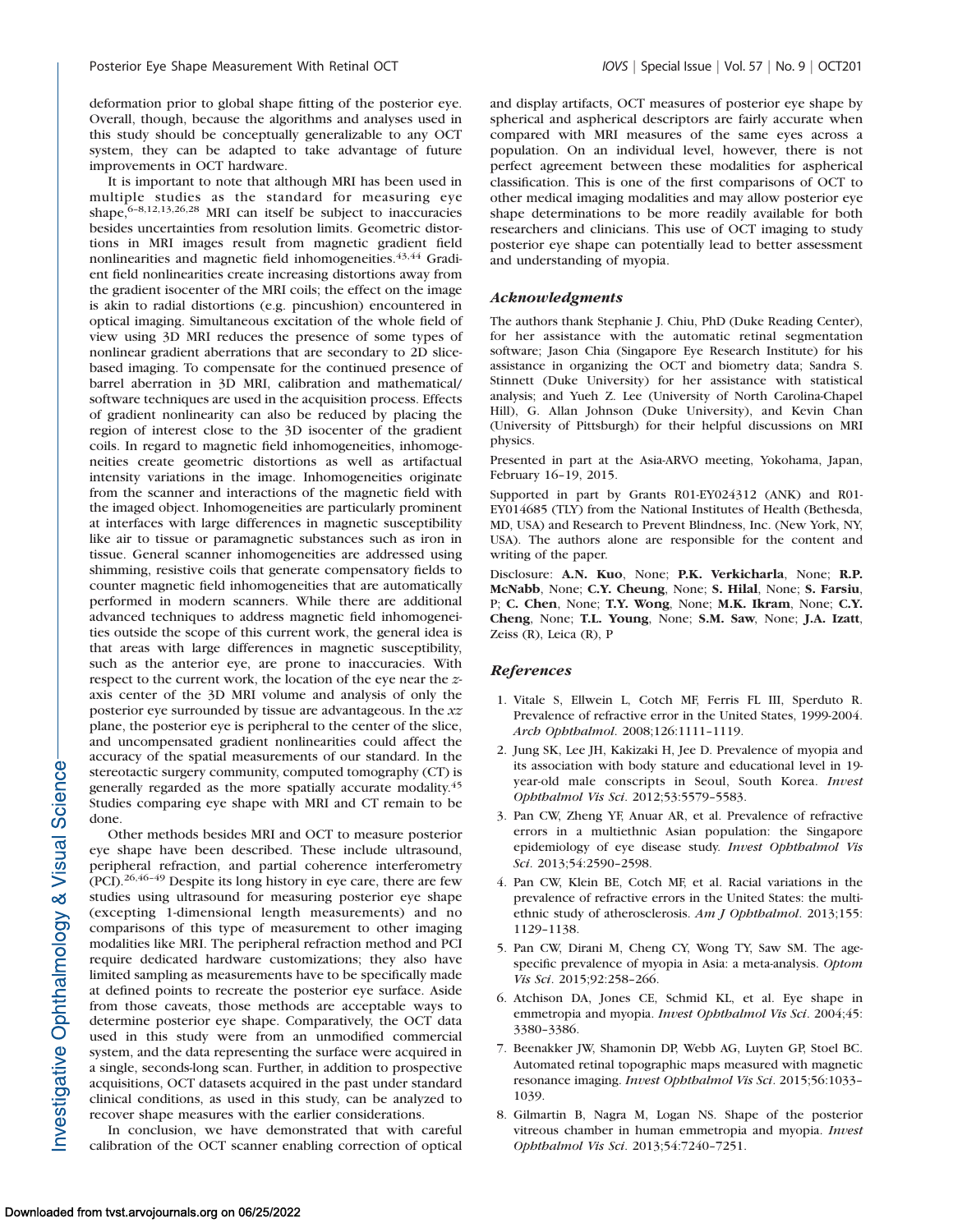- 9. Moriyama M, Ohno-Matsui K, Hayashi K, et al. Topographic analyses of shape of eyes with pathologic myopia by highresolution three-dimensional magnetic resonance imaging. Ophthalmology. 2011;118:1626–1637.
- 10. Wong TY, Ferreira A, Hughes R, Carter G, Mitchell P. Epidemiology and disease burden of pathologic myopia and myopic choroidal neovascularization: an evidence-based systematic review. Am J Ophthalmol. 2014;157:9–25.
- 11. Ohno-Matsui K, Kawasaki R, Jonas JB, et al. International photographic classification and grading system for myopic maculopathy. Am J Ophthalmol. 2015;159:877-883.
- 12. Cheng HM, Singh OS, Kwong KK, Xiong J, Woods BT, Brady TJ. Shape of the myopic eye as seen with high-resolution magnetic resonance imaging. Optom Vis Sci. 1992;69:698– 701.
- 13. Lim LS, Chua S, Tan PT, et al. Eye size and shape in newborn children and their relation to axial length and refraction at 3 years. Ophthalmic Physiol Opt. 2015;35:414–423.
- 14. Huang D, Swanson EA, Lin CP, et al. Optical coherence tomography. Science. 1991;254:1178–1181.
- 15. Swanson EA. OCT technology transfer and the OCT market. In: Drexler W, Fujimoto JG, eds. Optical Coherence Tomography. New York: Springer; 2015:2529–2571.
- 16. Westphal V, Rollins A, Radhakrishnan S, Izatt J. Correction of geometric and refractive image distortions in optical coherence tomography applying Fermat's principle. Opt Express. 2002;10:397–404.
- 17. Zawadzki RJ, Fuller AR, Choi SS, Wiley DF, Hamann B, Werner JS. Correction of motion artifacts and scanning beam distortions in 3D ophthalmic optical coherence tomography imaging. Proc SPIE 6426, Ophthalmic Technologies XVII, 642607. 2007. doi:10.1117/12.701524
- 18. Podoleanu A, Charalambous I, Plesea L, Dogariu A, Rosen R. Correction of distortions in optical coherence tomography imaging of the eye. Phys Med Biol. 2004;49:1277–1294.
- 19. Ortiz S, Siedlecki D, Grulkowski I, et al. Optical distortion correction in optical coherence tomography for quantitative ocular anterior segment by three-dimensional imaging. Opt Express. 2010;18:2782–2796.
- 20. Kuo AN, McNabb RP, Chiu SJ, et al. Correction of ocular shape in retinal optical coherence tomography and effect on current clinical measures. Am J Ophthalmol. 2013;156:304–311.
- 21. Chua J, Koh JY, Tan AG, et al. Ancestry, socioeconomic status, and age-related cataract in Asians: the Singapore Epidemiology of Eye Diseases Study. Ophthalmology. 2015;122:2169–2178.
- 22. Hilal S, Ikram MK, Saini M, et al. Prevalence of cognitive impairment in Chinese: epidemiology of dementia in Singapore study. J Neurol Neurosurg Psychiatry. 2013;84:686–692.
- 23. Ong YT, Hilal S, Cheung CY, et al. Retinal neurodegeneration on optical coherence tomography and cerebral atrophy. Neurosci Lett. 2015;584:12–16.
- 24. Hilal S, Tan CS, Xin S, et al. Prevalence of cognitive impairment and dementia in Malays - Epidemiology of Dementia in Singapore Study [published online ahead of print October 2, 2015]. Curr Alzheimer Res. doi:10.2174/1567205012666151002123813.
- 25. Wang L, He L, Mishra A, Li C. Active contours driven by local Gaussian distribution fitting energy. Signal Processing. 2009; 89:2435–2447.
- 26. Verkicharla PK, Suheimat M, Pope JM, et al. Validation of a partial coherence interferometry method for estimating retinal shape. Biomed Opt Express. 2015;6:3235–3247.
- 27. Berrio E, Tabernero J, Artal P. Optical aberrations and alignment of the eye with age.  $J$  Vis. 2010;10(14):34. doi: 10.1167/10.14.34.
- 28. Atchison DA, Pritchard N, Schmid KL, Scott DH, Jones CE, Pope JM. Shape of the retinal surface in emmetropia and myopia. Invest Ophthalmol Vis Sci. 2005;46:2698–2707.
- 29. Chiu SJ, Li XT, Nicholas P, Toth CA, Izatt JA, Farsiu S. Automatic segmentation of seven retinal layers in SDOCT images congruent with expert manual segmentation. Opt Express. 2010;18:19413–19428.
- 30. Goncharov AV, Dainty C. Wide-field schematic eye models with gradient-index lens. *J Opt Soc Am A Opt Image Sci Vis*. 2007;24:2157–2174.
- 31. Drexler W, Hitzenberger CK, Baumgartner A, Findl O, Sattmann H, Fercher AF. Investigation of dispersion effects in ocular media by multiple wavelength partial coherence interferometry. Exp Eye Res. 1998;66:25–33.
- 32. Petrov Y. Ellipsoid fit. MATLAB Central. Available at: http:// www.mathworks.com/matlabcentral/fileexchange/ 24693-ellipsoid-fit. Accessed November 8, 2015.
- 33. Bland JM, Altman DG. Statistical methods for assessing agreement between two methods of clinical measurement. Lancet. 1986;1:307–310.
- 34. Kraus MF, Potsaid B, Mayer MA, et al. Motion correction in optical coherence tomography volumes on a per A-scan basis using orthogonal scan patterns. Biomed Opt Express. 2012;3: 1182–1199.
- 35. Dhalla AH, Nankivil D, Bustamante T, Kuo A, Izatt JA. Simultaneous swept source optical coherence tomography of the anterior segment and retina using coherence revival. Opt Lett. 2012;37:1883–1885.
- 36. Ruggeri M, Uhlhorn SR, De Freitas C, Ho A, Manns F, Parel JM. Imaging and full-length biometry of the eye during accommodation using spectral domain OCT with an optical switch. Biomed Opt Express. 2012;3:1506–1520.
- 37. Grulkowski I, Liu JJ, Potsaid B, et al. Retinal, anterior segment and full eye imaging using ultrahigh speed swept source OCT with vertical-cavity surface emitting lasers. Biomed Opt Express. 2012;3:2733–2751.
- 38. Zhong J, Tao A, Xu Z, et al. Whole eye axial biometry during accommodation using ultra-long scan depth optical coherence tomography. Am J Ophthalmol. 2014;157:1064–1069.
- 39. Kolb JP, Klein T, Kufner CL, Wieser W, Neubauer AS, Huber R. Ultra-widefield retinal MHz-OCT imaging with up to 100 degrees viewing angle. Biomed Opt Express. 2015;6:1534– 1552.
- 40. McNabb RP, Grewal DS, Mehta R, et al. Wide field of view sweptsource optical coherence tomography for peripheral retinal disease [published online ahead of print January 11, 2016]. Br J Ophthalmol. doi:10.1136/bjophthalmol-2015-307480.
- 41. Srinivasan PP, Heflin SJ, Izatt JA, Arshavsky VY, Farsiu S. Automatic segmentation of up to ten layer boundaries in SD-OCT images of the mouse retina with and without missing layers due to pathology. Biomed Opt Express. 2014;5:348– 365.
- 42. Almobarak FA, O'Leary N, Reis AS, et al. Automated segmentation of optic nerve head structures with optical coherence tomography. Invest Ophthalmol Vis Sci. 2014;55: 1161–1168.
- 43. Sumanaweera TS, Adler JR Jr, Napel S, Glover GH. Characterization of spatial distortion in magnetic resonance imaging and its implications for stereotactic surgery. Neurosurgery. 1994; 35:696–703, discussion 703–704.
- 44. Wang D, Strugnell W, Cowin G, Doddrell DM, Slaughter R. Geometric distortion in clinical MRI systems Part I: evaluation using a 3D phantom. Magn Reson Imaging. 2004;22:1211– 1221.